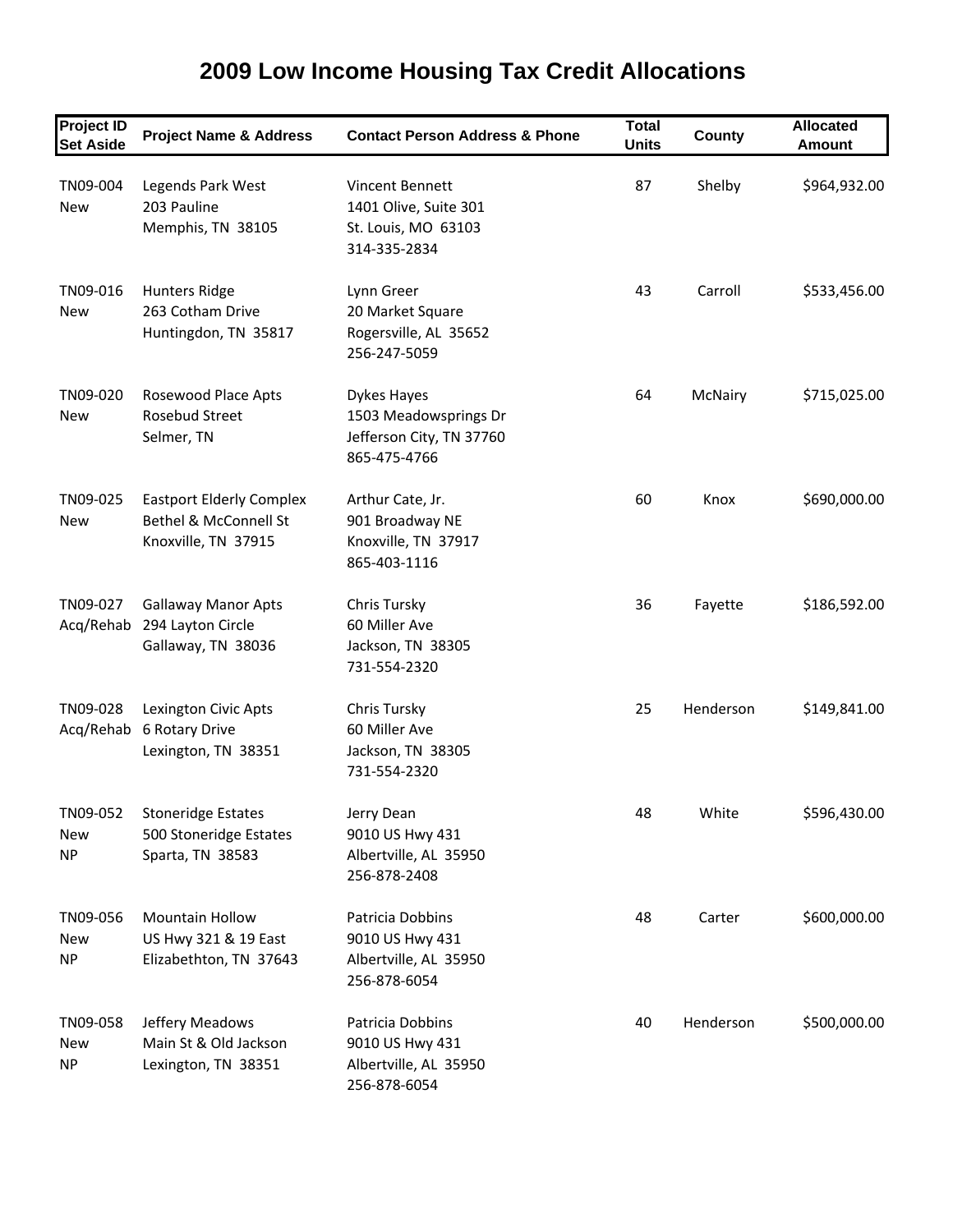#### **Project ID Set Aside Project Name & Address Contact Person Address & Phone Total Units County Allocated Amount** TN09-060 Flenniken Housing David Arning 2008 18 48 Knox \$499,950.00 New 115 Flenniken Ave 901 E Summit Hill Dr Knoxville, TN 37920 Knoxville, TN 37915 865‐524‐2774 TN09-073 Airway Ridge Apts John T. Huff, Jr. 48 Blount \$600,000.00 New 935 Hillside Dr 6060 Lee Road 54 Alcoa, TN 37701 Opelika, AL 36803 334‐749‐0885 TN09-101 April Woods Apts Phase II Carl Mabry 107 Shelby \$782,100.00 275 Bickford/ 9109 Beach Bend Trail 2498 Hernando Cordova, TN 38018 Memphis, TN 38107 901-233-1370 TN09-102 Royce Hill Towns & Gardens Bill Scantland 72 Anderson \$644,825.00 289 Royce Hill Circle 406 East Fourth Street Oak Ridge, TN 37831 Winston‐Salem, NC 27101 336‐714‐8911 TN09‐103 Mallard Cove Dale Lancaster 32 Crockett \$240,000.00 West Church Street 212 Waterford Square Alamo, TN 37110 Madison, MS 39110 601‐707‐8717 TN09-104 Hanover Ridge Bill Scantland 72 Davidson \$283,817.00 Mt View Rd
and the Cast Fourth Street Antoich, TN 37013 Winston-Salem, NC 27101 336‐714‐8911 TN09‐105 Orchard View Bill Scantland 64 Warren \$441,552.00 164 Northwood Lane 406 East Fourth Street McMinnville, TN 37110 Winston‐Salem, NC 27101 336‐714‐8911 TN09-106 Quail Run Estates Dale Lancaster 50 Warren \$345,000.00 Red Road 212 Waterford Square McMinnville, TN 37110 Madison, MS 39110 601‐707‐8717 TN09-107 Horn Lake Apts Molly Beard Molly Beard 71 Shelby \$485,866.00 NP 4371 Horn Lake Rd 2600 Thousand Oaks Blvd Memphis, TN 38111 Memphis, TN 38118

901‐590‐4806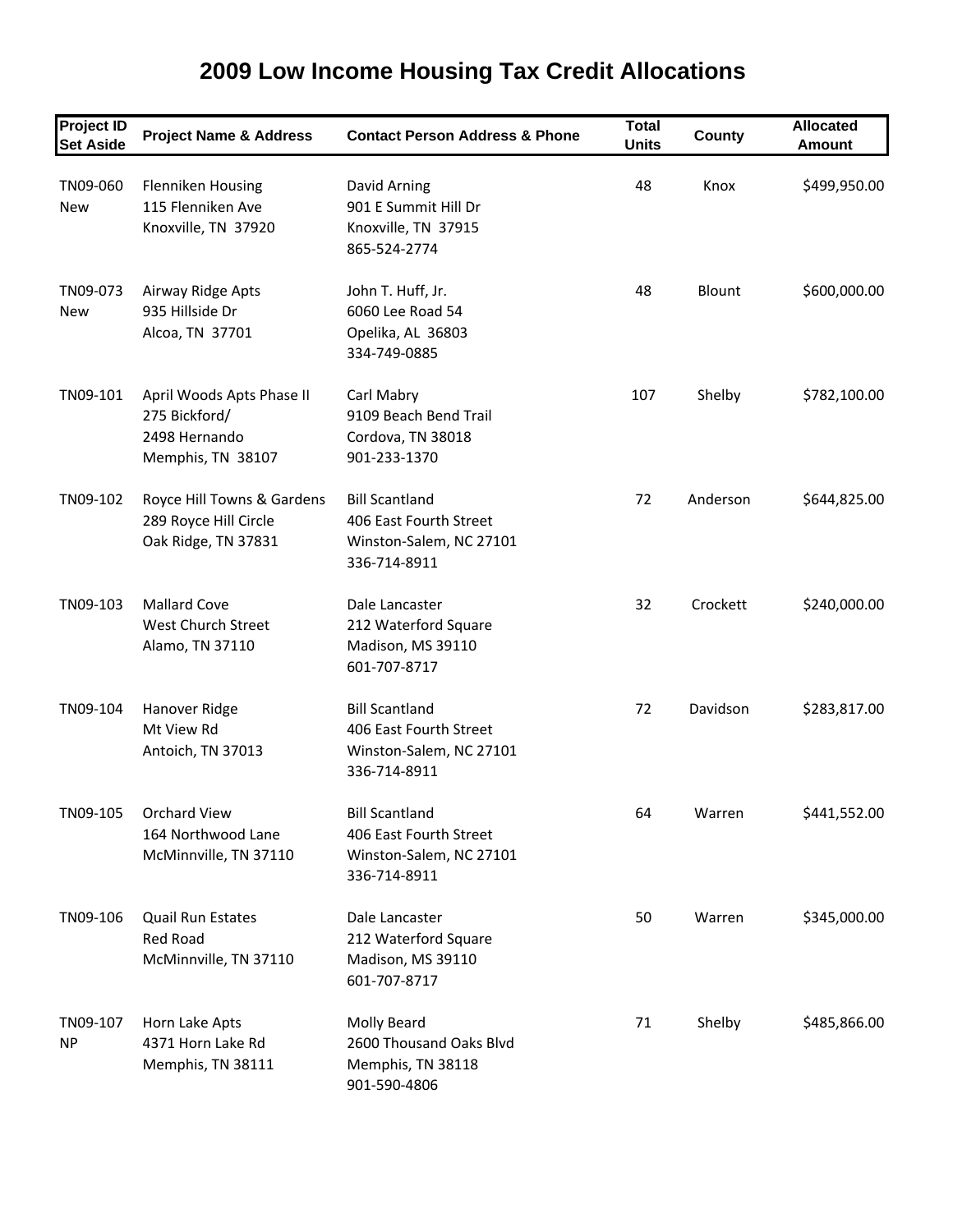| <b>Project ID</b><br><b>Set Aside</b> | <b>Project Name &amp; Address</b>                                          | <b>Contact Person Address &amp; Phone</b>                                              | <b>Total</b><br><b>Units</b> | County     | <b>Allocated</b><br><b>Amount</b> |
|---------------------------------------|----------------------------------------------------------------------------|----------------------------------------------------------------------------------------|------------------------------|------------|-----------------------------------|
| TN09-108                              | Walker Rosa Apts<br>1014 Tiptop Ave<br>Kingsport, TN 37665                 | John T. Huff, Jr.<br>6060 Lee Rd #54<br>Opelika, AL 36804<br>334-749-0885              | 37                           | Sullivan   | \$331,395.00                      |
| TN09-110                              | Hallmark @ Oak Ridge<br>480 Tuskeegee Drive<br>Oak Ridge, TN 37830         | John T. Huff, Jr.<br>6060 Lee Rd #54<br>Opelika, AL 36804<br>334-749-0885              | 72                           | Anderson   | \$496,800.00                      |
| TN09-111<br><b>New</b>                | <b>Prairie Creek Estates</b><br>Highway 76 Bypass<br>Brownsville, TN 38012 | Dale Lancaster<br>212 Waterford Square<br>Madison, MS 39130<br>601-707-8717            | 48                           | Haywood    | \$618,000.00                      |
| TN09-112<br><b>New</b>                | Park Ridge Estates<br>Good Hope Rd (Hwy 43)<br>Lawrenceburg, TN 38464      | Arby Smith<br>9800 Maumelle Blvd<br>North Little Rock, AR 72113<br>501-758-0050        | 44                           | Lawrence   | \$497,797.00                      |
| TN09-113<br><b>New</b>                | <b>Sherwood Forest</b><br>Almaville Road<br>Smyrna, TN 37167               | Jack Raleigh<br>400 Mayfield Circle<br>Smyrna, TN 37167<br>615-459-6668                | 70                           | Rutherford | \$507,000.00                      |
| TN09-114<br><b>New</b>                | Allen Creek Apts<br>Allen Dr @ Tranbarger Dr<br>Kingsport, TN 37660        | David Psimer<br>5583 Bobby Hicks Hwy<br>Gray, TN 37615<br>423-239-6812                 | 60                           | Sullivan   | \$659,066.00                      |
| TN09-115<br>New<br><b>NP</b>          | Autumn Woods<br><b>Tulip Grove Road</b><br>Hermitage, TN 37076             | Cathie Dodd<br>222 Oriel Avenue<br>Nashville, TN 37210<br>615-850-3452                 | 84                           | Davidson   | \$638,400.00                      |
| TN09-116<br>New                       | <b>Greenview Village</b><br>450 Old Edgemoor Lane<br>Powell, TN 37849      | <b>Bill Scantland</b><br>406 East Fourth St<br>Winston-Salem, NC 27101<br>336-714-8920 | 44                           | Anderson   | \$402,900.00                      |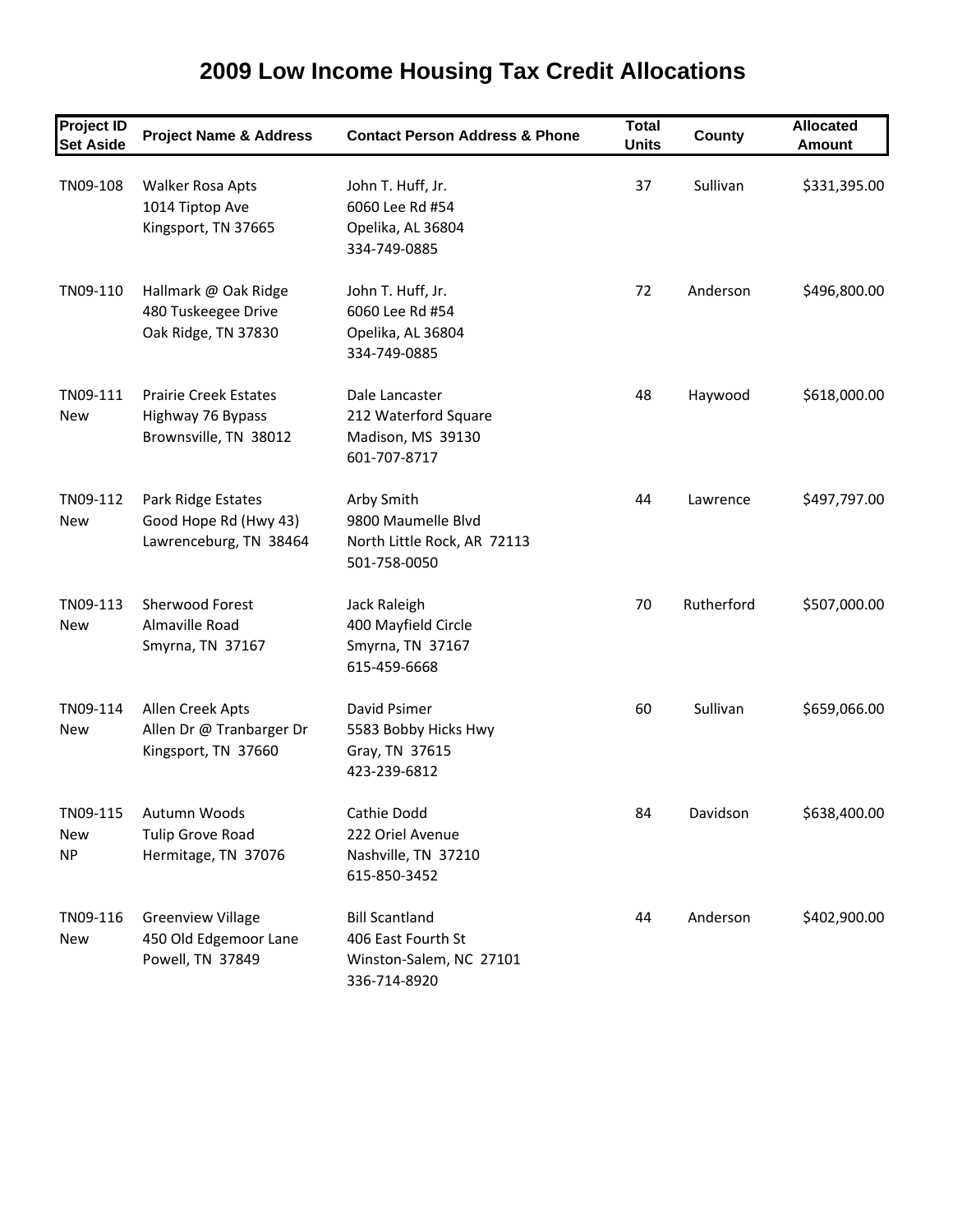| <b>2009 Low Income Housing Tax Credit Allocations</b> |  |
|-------------------------------------------------------|--|
|-------------------------------------------------------|--|

| <b>Project ID</b><br><b>Set Aside</b> | <b>Project Name &amp; Address</b>                                               | <b>Contact Person Address &amp; Phone</b>                                            | <b>Total</b><br><b>Units</b> | County     | <b>Allocated</b><br><b>Amount</b> |
|---------------------------------------|---------------------------------------------------------------------------------|--------------------------------------------------------------------------------------|------------------------------|------------|-----------------------------------|
| TN09-118<br><b>New</b>                | East River Place<br>233 North Eight St<br>Nashville, TN 37206                   | Michael E Hampton<br>3391 Old Getwell Rd<br>Memphis, TN 38118<br>901-949-0011        | 89                           | Davidson   | \$920,000.00                      |
| TN09-119<br><b>New</b>                | Lyons Ridge Apts<br>160 West Person<br>Memphis, TN 38141                        | Molly Beard<br>2600 Thousad Oaks Blvd<br>Memphis, TN 38118<br>901-590-4806           | 88                           | Shelby     | \$920,000.00                      |
| TN09-120<br>New<br><b>NP</b>          | <b>Cedar Creek Apts</b><br>2815 S Rutherford<br>Murfreesboro, TN 37130          | Cathie Dodd<br>222 Oriel Avenue<br>Nashville, TN 37210<br>615-833-9580               | 122                          | Rutherford | \$879,912.00                      |
| TN09-121<br><b>New</b>                | <b>Holston Ridge</b><br>4040 Gap Road<br>Knoxville, TN 37912                    | John T. Huff, Jr.<br>6060 Lee Road 54<br>Opelika, AL 36803<br>334-749-0885           | 72                           | Knox       | \$741,600.00                      |
| TN09-122<br>New                       | Northfield Ridge Apts<br>Northfield Blvd & Empress Dr<br>Murfreesboro, TN 37130 | John T. Huff, Jr.<br>6060 Lee Road 54<br>Opelika, AL 36803<br>334-749-0885           | 108                          | Rutherford | \$920,000.00                      |
| TN09-201<br>Acq/Rehab                 | <b>Model City Apartments</b><br>1000 Stonegate Road<br>Kingsport, TN 37660      | W. Carr Hagan III<br>900 S Gay St, Suite 2000<br>Knoxville, TN 37902<br>865-549-7448 | 256                          | Sullivan   | \$656,080.00                      |
| TN09-202                              | Beersheba Heights<br>Acq/Rehab 420 East Main St<br>McMinnville, TN 37110        | W. Carr Hagan III<br>900 S Gay St, Suite 2000<br>Knoxville, TN 37902<br>865-549-7448 | 100                          | Warren     | \$168,092.00                      |
| TN09-203<br>Rehab.                    | Minvilla Manor<br>447 North Broadway<br>Knoxville, TN 37917                     | David Arning<br>901 E Summit Hill Dr<br>Knoxville, TN 37915<br>865-524-2774          | 57                           | Knox       | \$348,139.00                      |